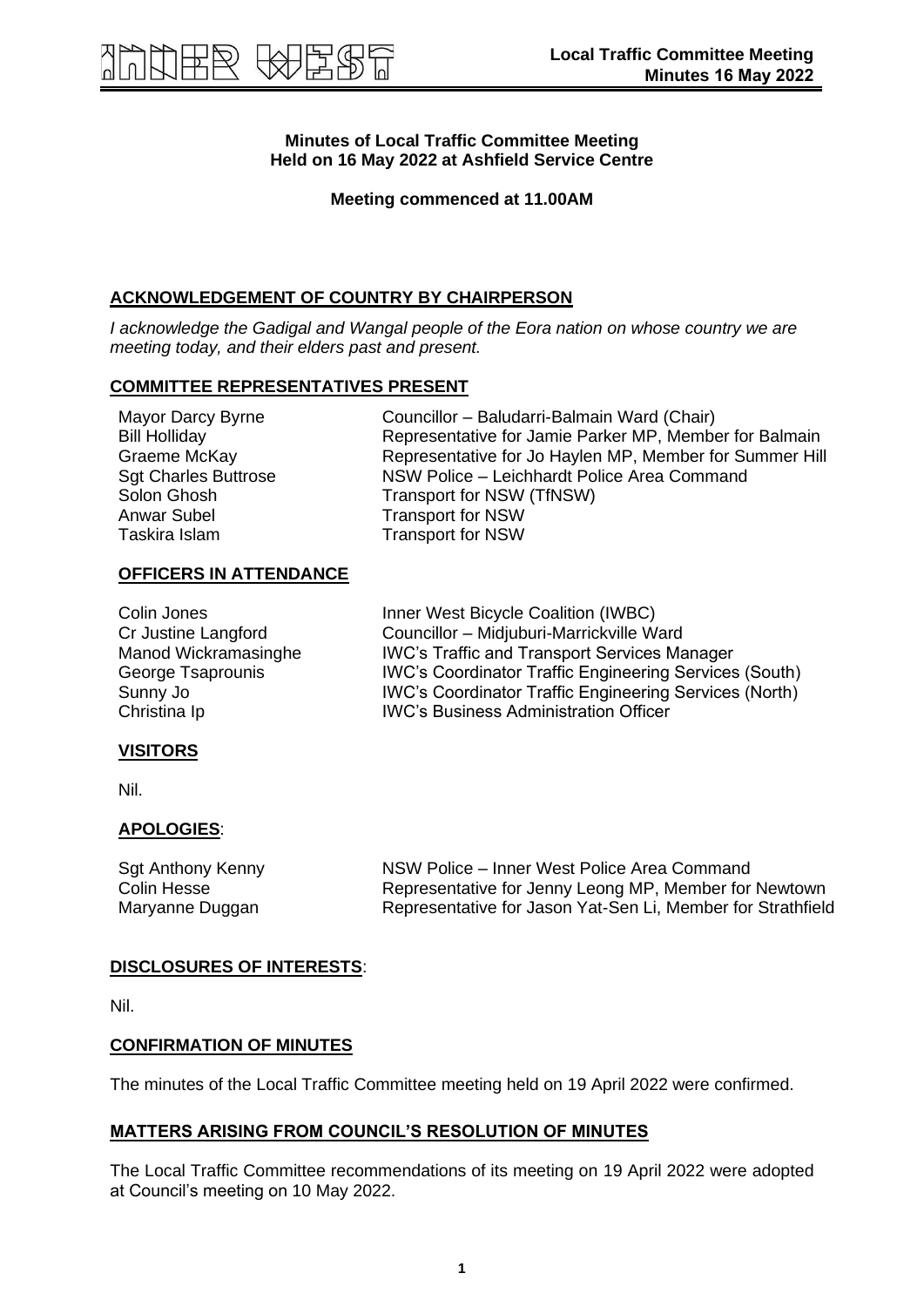

#### **LTC0522(1) Item 1 Dudley Street, Dulwich Hill; Illawarra Road, Marrickville; Burrows Avenue, Railway Road, Gleeson Avenue And (Lower) Railway Parade, Sydenham - Temporary Parking Changes During Major Rail Shutdown of T3 Line for Sydney Metro Upgrade Works - Bus Replacements 2 Week Period 2 – 15 July 2022 (Midjuburi - Marrickville Ward / Summer Hill Electorate / Inner West PAC)**

# **SUMMARY**

Council has been notified by Transport for NSW (TfNSW) that Sydney Metro works will involve a major rail shutdown of the Sydenham to Bankstown rail line (T3) for a 2 week period between Saturday 2 July and Friday 15 July 2022. During the shutdown buses will replace train services along the T3 line and to accommodate the increased bus movements and necessary holding areas some short-term parking changes are required at a number of locations.

Specifically, TfNSW is requesting approval for the temporary conversion of multiple parking spaces at the following locations: Dudley Street, Dulwich Hill; Illawarra Road, Marrickville; Burrows Avenue, Railway Road, Gleeson Avenue and (Lower) Railway Parade, Sydenham. It is recommended that no objections be raised, and Council approves the temporary shortterm parking changes at the identified locations during the rail shutdowns.

## **Officer's Recommendation**

THAT this report be received and noted and the following temporary short-term parking changes from Saturday 2 July to Friday 15 July 2022 (inclusive) be approved and implemented by TfNSW:

Dulwich Hill Station Precinct - Dudley Street (5 parking spaces)

- 1. The short-term conversion of 7m (1 parking space) 'Loading Zone 8:30 am 6 pm Mon – Fri & 8:30 am – 12:30 pm Sat' on the northern side of Dudley Street (between Wardell Road and School Parade) to a 'Bus Zone' be APPROVED in order to provide an additional bus bay with adequate draw-in length;
- 2. The short-term conversion of 18m (3 parking spaces) 'P30 min 8:30 am 6 pm Mon – Fri & 8:30 am – 12:30 pm Sat' on the northern side of Dudley Street (between Wardell Road and School Parade) to a 'Bus Zone' be APPROVED in order to provide an additional bus bay with adequate draw-in length;
- 3. The short-term conversion of 7m (1 parking space) 'Unrestricted Parking' on the southern side of Dudley Street (between School Parade and Wardell Road) to a 'Bus Zone' be APPROVED in order to provide an additional bus bay with adequate draw-in length;

Marrickville Station Precinct - Illawarra Road (1 parking space)

4. The short-term conversion of 7m (1 parking space) '1P 8:30 am – 6 pm' on the western side of Illawarra Road (between Warburton Street and Greenbank Street) to a 'Bus Zone' be APPROVED in order to provide additional space for adequate bus drawin/draw-out length;

Sydenham Station Precinct - Burrows Avenue (23 parking spaces)

- 5. The short-term conversion of 50m (14 parking spaces) rear to kerb 'unrestricted parking' on the northern kerb of Burrows Avenue (west of Gleeson Avenue) to a 'Bus Zone' be APPROVED in order to provide additional bus bays for adequate bus drawin/draw-out length;
- 6. The short-term conversion of 58m (9 parking spaces) 'unrestricted parking' on the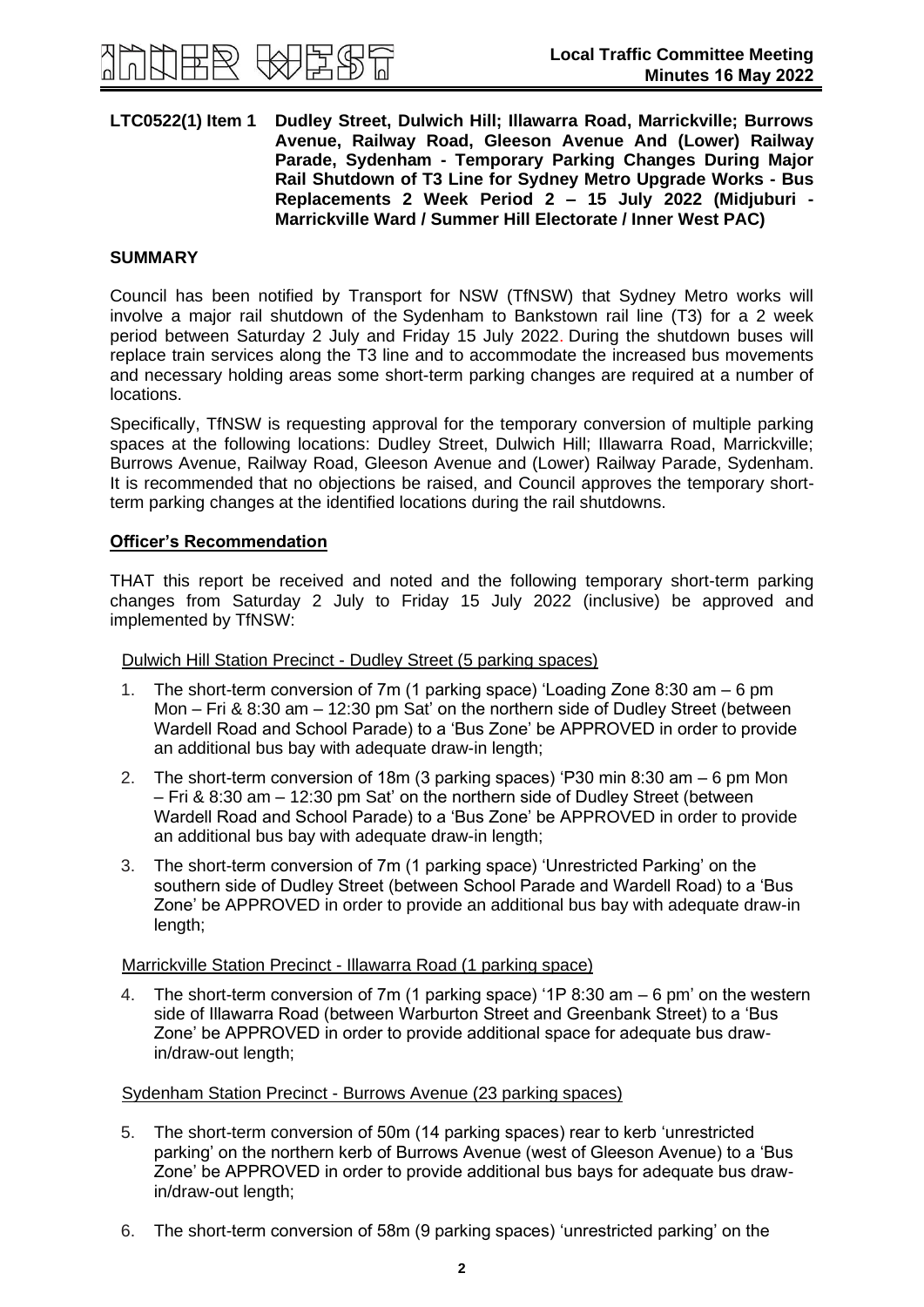southern kerb of Burrows Avenue (west of Gleeson Avenue) to a 'Bus Zone' be APPROVED in order to provide additional bus bays for bus layover purposes;

Sydenham Station Precinct – Railway Road (3 parking spaces)<br>7. The short-term conversion of 19m (3 million)

The short-term conversion of 18m (3 parking spaces) '2P 8:30 am  $-$  10 pm Mon - Fri' on the eastern side kerb of Railway Road (between Burrows Avenue and Gleeson Avenue) to a 'Bus Zone' be APPROVED in order to provide additional bus bays for bus layover purposes;

Sydenham Station Precinct - Gleeson Avenue (2 parking spaces)

8. The short-term conversion of 12m (2 parking spaces) '1P 9:00 am – 3:30 pm Mon - Fri and No Parking 6 am-9 am & 3:30 pm – 6:30 pm' on the eastern kerb of Gleeson Avenue (between Burrows Avenue and Unwins Bridge Road) to a 'Bus Zone' be APPROVED in order to provide a bus stop extension with adequate draw-in/draw-out length;

Sydenham Station Precinct - Lower Railway Parade (57 parking spaces)<br>9 The short-term conversion of 122m (46 parking spaces) 45 degree a

- 9. The short-term conversion of 122m (46 parking spaces) 45 degree angled 'unrestricted parking' on the southern side kerb of Lower Railway Parade (between Sydenham Road and Marrickville Road) to a 'Bus Zone' be APPROVED in order to provide additional layover and standby bus bays;
- 10. The short-term conversion of 32m (11 parking spaces) 45 degree angled parking '4P 8:30 am – 6 pm Mon - Fri' on the southwest kerb of Lower Railway Parade (between Gleeson Avenue and Marrickville Road) to a 'Bus Zone' be APPROVED in order to provide additional layover bus bays with adequate draw-in length; and
- 11. The applicant and Council Rangers be advised in terms of this report.

## **DISCUSSION**

The Committee members agreed with the Officer's recommendation.

## **COMMITTEE RECOMMENDATION**

**THAT this report be received and noted and the following temporary short-term parking changes from Saturday 2 July to Friday 15 July 2022 (inclusive) be approved and implemented by TfNSW:**

## **Dulwich Hill Station Precinct - Dudley Street (5 parking spaces)**

- **1. The short-term conversion of 7m (1 parking space) 'Loading Zone 8:30 am – 6 pm Mon – Fri & 8:30 am – 12:30 pm Sat' on the northern side of Dudley Street (between Wardell Road and School Parade) to a 'Bus Zone' be APPROVED in order to provide an additional bus bay with adequate draw-in length;**
- **2. The short-term conversion of 18m (3 parking spaces) 'P30 min 8:30 am – 6 pm Mon – Fri & 8:30 am – 12:30 pm Sat' on the northern side of Dudley Street (between Wardell Road and School Parade) to a 'Bus Zone' be APPROVED in order to provide an additional bus bay with adequate draw-in length;**
- **3. The short-term conversion of 7m (1 parking space) 'Unrestricted Parking' on the southern side of Dudley Street (between School Parade and Wardell Road) to a 'Bus Zone' be APPROVED in order to provide an additional bus bay with adequate draw-in length;**

## **Marrickville Station Precinct - Illawarra Road (1 parking space)**

**4. The short-term conversion of 7m (1 parking space) '1P 8:30 am – 6 pm' on the**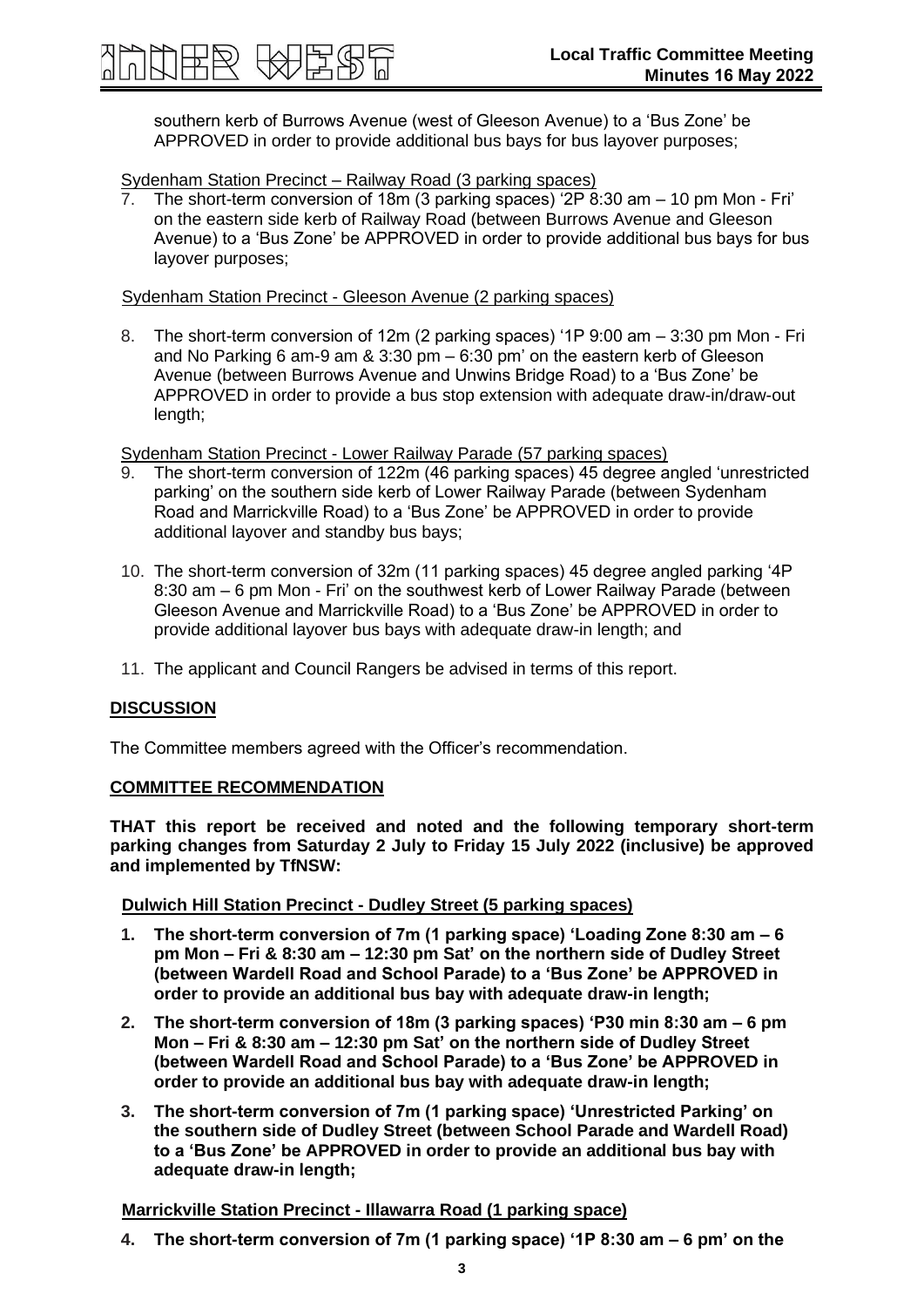**western side of Illawarra Road (between Warburton Street and Greenbank Street) to a 'Bus Zone' be APPROVED in order to provide additional space for adequate bus draw-in/draw-out length;**

## **Sydenham Station Precinct - Burrows Avenue (23 parking spaces)**

|英國 任将 医心理

- **5. The short-term conversion of 50m (14 parking spaces) rear to kerb 'unrestricted parking' on the northern kerb of Burrows Avenue (west of Gleeson Avenue) to a 'Bus Zone' be APPROVED in order to provide additional bus bays for adequate bus draw-in/draw-out length;**
- **6. The short-term conversion of 58m (9 parking spaces) 'unrestricted parking' on the southern kerb of Burrows Avenue (west of Gleeson Avenue) to a 'Bus Zone' be APPROVED in order to provide additional bus bays for bus layover purposes;**

#### **Sydenham Station Precinct – Railway Road (3 parking spaces)**

**7. The short-term conversion of 18m (3 parking spaces) '2P 8:30 am – 10 pm Mon - Fri' on the eastern side kerb of Railway Road (between Burrows Avenue and Gleeson Avenue) to a 'Bus Zone' be APPROVED in order to provide additional bus bays for bus layover purposes;** 

# **Sydenham Station Precinct - Gleeson Avenue (2 parking spaces)**

**8. The short-term conversion of 12m (2 parking spaces) '1P 9:00 am – 3:30 pm Mon - Fri and No Parking 6 am-9 am & 3:30 pm – 6:30 pm' on the eastern kerb of Gleeson Avenue (between Burrows Avenue and Unwins Bridge Road) to a 'Bus Zone' be APPROVED in order to provide a bus stop extension with adequate draw-in/draw-out length;**

**Sydenham Station Precinct - Lower Railway Parade (57 parking spaces)**

- **9. The short-term conversion of 122m (46 parking spaces) 45 degree angled 'unrestricted parking' on the southern side kerb of Lower Railway Parade (between Sydenham Road and Marrickville Road) to a 'Bus Zone' be APPROVED in order to provide additional layover and standby bus bays;**
- **10. The short-term conversion of 32m (11 parking spaces) 45 degree angled parking '4P 8:30 am – 6 pm Mon - Fri' on the southwest kerb of Lower Railway Parade (between Gleeson Avenue and Marrickville Road) to a 'Bus Zone' be APPROVED in order to provide additional layover bus bays with adequate draw-in length; and**
- **11. The applicant and Council Rangers be advised in terms of this report.**

**For motion:** Unanimous

**LTC0522(1) Item 2 Victoria Road, Marrickville at the Rail overbridge between Charlotte Avenue and Meeks Street – temporary full road closure ENRC/2022/0014 - 8 day period from 2 July to 10 July 2022 - Southwest Metro Upgrade Project - Sydney Metro City & Southwest (Midjuburi-Marrickville Ward / Summer Hill Electorate / Inner West PAC)**

#### **SUMMARY**

An application (ENRC/2022/0014) has been received from Sydney Metro City & Southwest for the temporary full road closure of Victoria Road, Marrickville at the Rail overbridge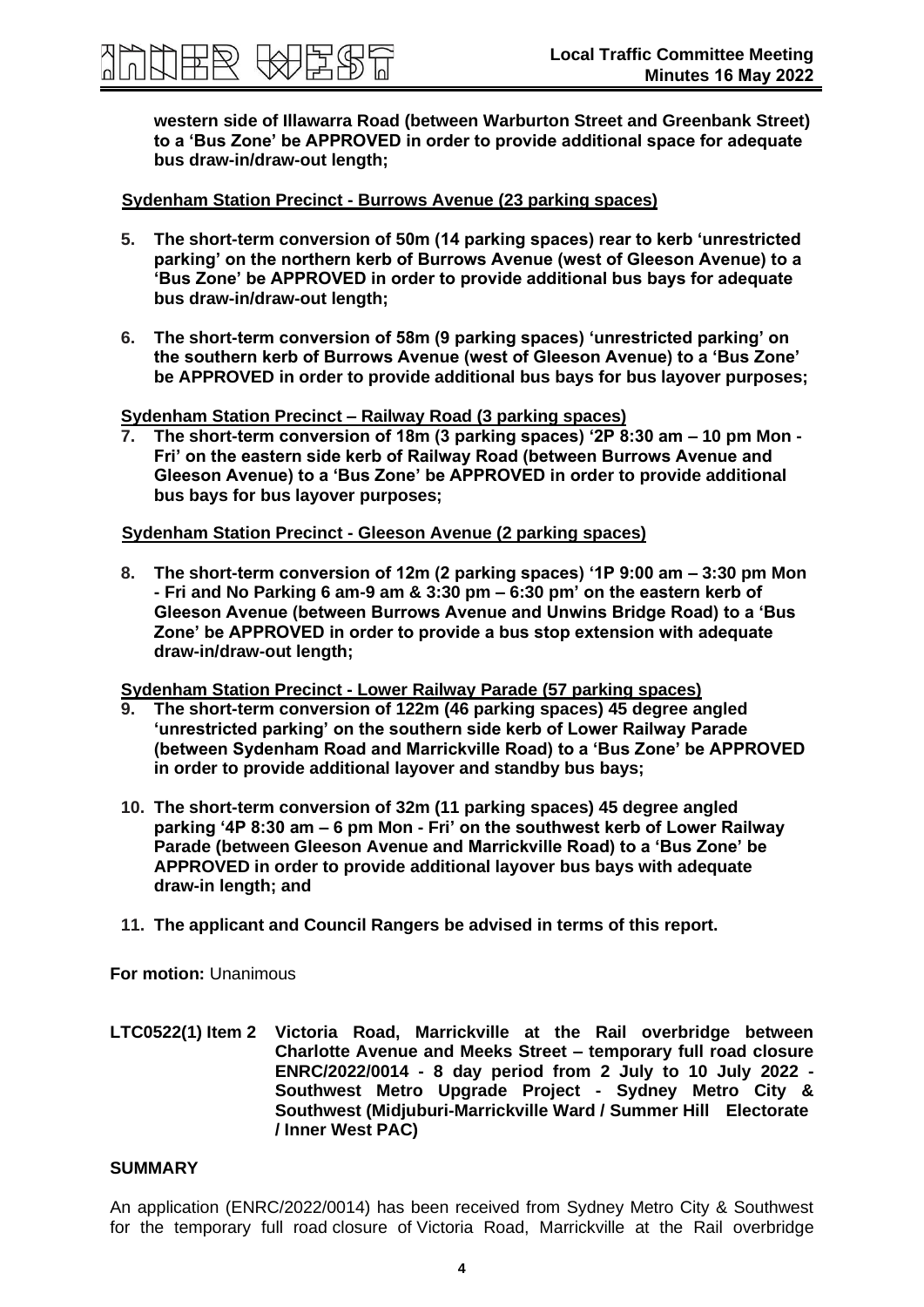between Charlotte Avenue and Meeks Street, for an 8 day period scheduled for Saturday 2 July to Sunday 10 July 2022 in order to facilitate the Shutdown Rail Possession activities at the Victoria Road Bridge location. The road will be temporarily closed to all vehicular traffic, including emergency vehicles. It is recommended that the proposed temporary full road closures be approved, subject to the conditions outlined in this report.

# **Officer's Recommendation**

THAT the proposed temporary full road closure of Victoria Road, Marrickville at the Rail overbridge between Charlotte Avenue and Meeks Street, for an 8 day period scheduled for Saturday 2 July to Sunday 10 July 2022 be approved, in order to facilitate the Shutdown Rail Possession activities for Sydney Metro Upgrade works at the Victoria Road Bridge location subject to, but not limited to, the following conditions:

- 1. A Road Occupancy License be obtained by the applicant from the Transport Management Centre;
- 2. All affected residents and businesses, including the NSW Police Local Area Commander, Fire & Rescue NSW and the NSW Ambulance Services be notified in writing, by the applicant, of the proposed temporary road closure at least 7 days in advance of the closure with the applicant making reasonable provision for stakeholders; and
- 3. The occupation of the road carriageway must not occur until the road has been physically closed.

## **DISCUSSION**

Council Officers advised that there was an error in the Traffic Control Plan which showed the diversion through Warren Road in both directions. It was noted that Warren Road has recently become one-way westbound. As such, Council Officers will advise the applicant to modify the diversion so that it uses Renwick Street for eastbound traffic instead.

The Committee members agreed with the Officer's recommendation and the modified diversion.

## **COMMITTEE RECOMMENDATION**

**THAT the proposed temporary full road closure of Victoria Road, Marrickville at the Rail overbridge between Charlotte Avenue and Meeks Street, for an 8 day period scheduled for Saturday 2 July to Sunday 10 July 2022 be approved, in order to facilitate the Shutdown Rail Possession activities for Sydney Metro Upgrade works at the Victoria Road Bridge location subject to, but not limited to, the following conditions:**

- **1. A Road Occupancy License be obtained by the applicant from the Transport Management Centre;**
- **2. All affected residents and businesses, including the NSW Police Local Area Commander, Fire & Rescue NSW and the NSW Ambulance Services be notified in writing, by the applicant, of the proposed temporary road closure at least 7 days in advance of the closure with the applicant making reasonable provision for stakeholders;**
- **3**. **The occupation of the road carriageway must not occur until the road has been physically closed; and,**
- **4. The applicant be requested to provide an updated Traffic Control Plan to Council showing the diversion being modified to use Renwick Street (westbound direction)**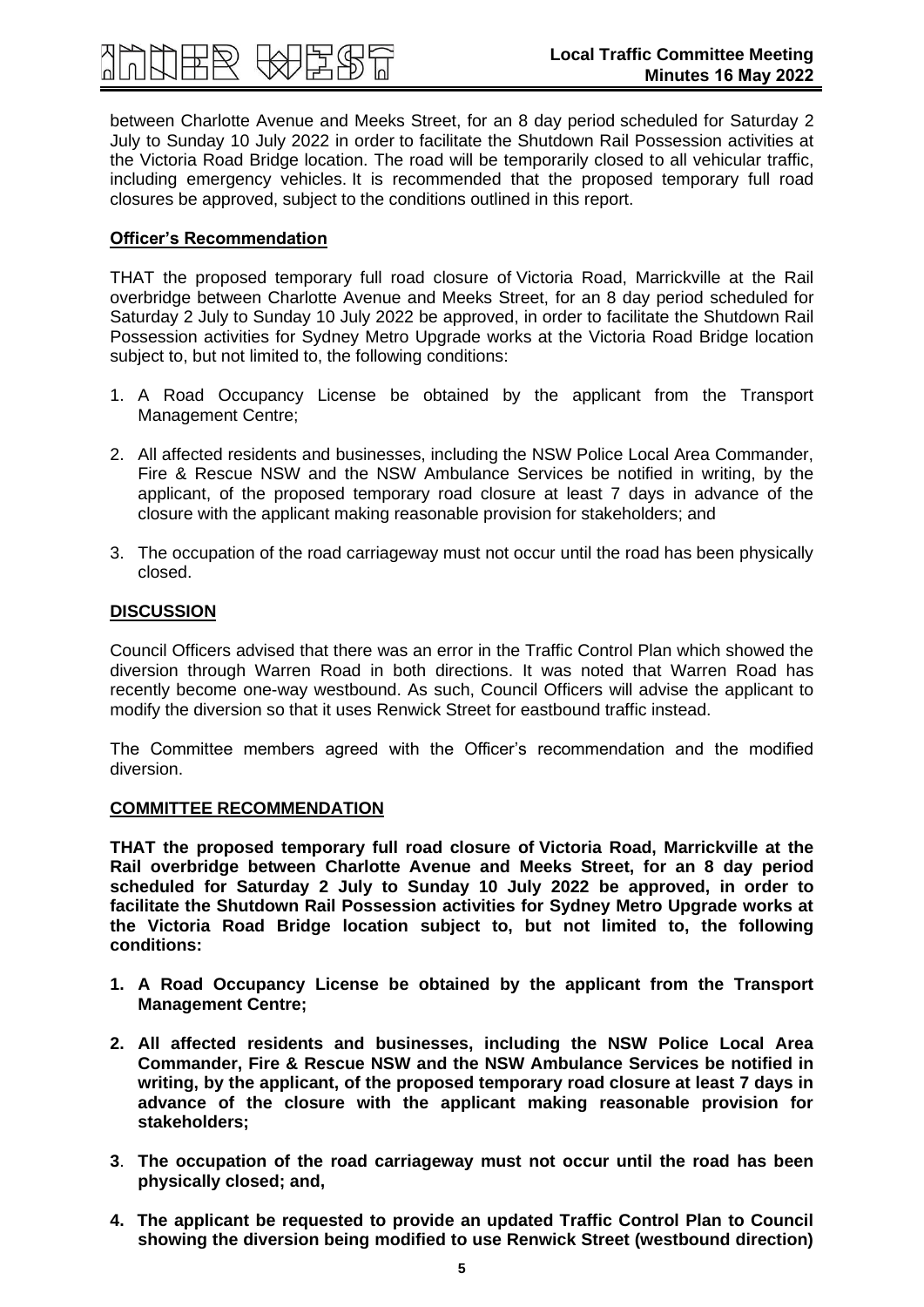## **instead of Warren Road.**

**For motion:** Unanimous

#### **LTC0522(1) Item 3 Albion Lane, St Peters – Proposed One-Way northbound restriction in Albion Lane, St Peters (between Grove Street and Mary Street) and reversal of the current northbound one-way in Rolf Lane, St Peters to southbound (between Mary Street and Grove Street) (Midjuburi-Marrickville Ward / Summer Hill Electorate / Inner West PAC)**

#### **SUMMARY**

This report deals with the results of a survey of residents regarding a proposal to introduce a "one-way" restriction in a northerly direction in Albion Lane, between Mary Street and Grove Street, St Peters and concurrently, reversing the current one-way northbound restriction in Rolf Lane, St Peters to southbound. It is recommended that due to the level of opposition to the proposal and the potential impact to the residents in the surrounding area, no changes be made to the existing traffic flows at this time.

## **Officer's Recommendation**

THAT:

- 1. The findings of the resident consultation be received and noted;
- 2. Given the low current traffic volumes and the low number of reported crashes in the laneways, in addition to the feedback from residents not indicating an overwhelming support for the proposed 'One-way' northbound traffic flow in Albion Lane (from Grove Street to Mary Street) and the reversal of the current one-way northbound to southbound in Rolf Lane (from Mary Street to Grove Street), St Peters the proposal NOT be approved at this time; and
- 3. The traffic conditions in the subject laneways be revisited and any nominated one-way proposals in the locality be reconsidered as part of wider area review of the Local Area Traffic Management Scheme of the Sydenham area (Area11), as the installation of oneway restrictions generally has major implications on vehicular access for residents and traffic volumes on adjacent streets and intersections.

#### **DISCUSSION**

The Committee members agreed with the Officer's recommendation.

## **COMMITTEE RECOMMENDATION**

**THAT:**

- **1. The findings of the resident consultation be received and noted;**
- **2. Given the low current traffic volumes and the low number of reported crashes in the laneways, in addition to the feedback from residents not indicating an overwhelming support for the proposed 'One-way' northbound traffic flow in Albion Lane (from Grove Street to Mary Street) and the reversal of the current oneway northbound to southbound in Rolf Lane (from Mary Street to Grove Street), St Peters the proposal NOT be approved at this time; and**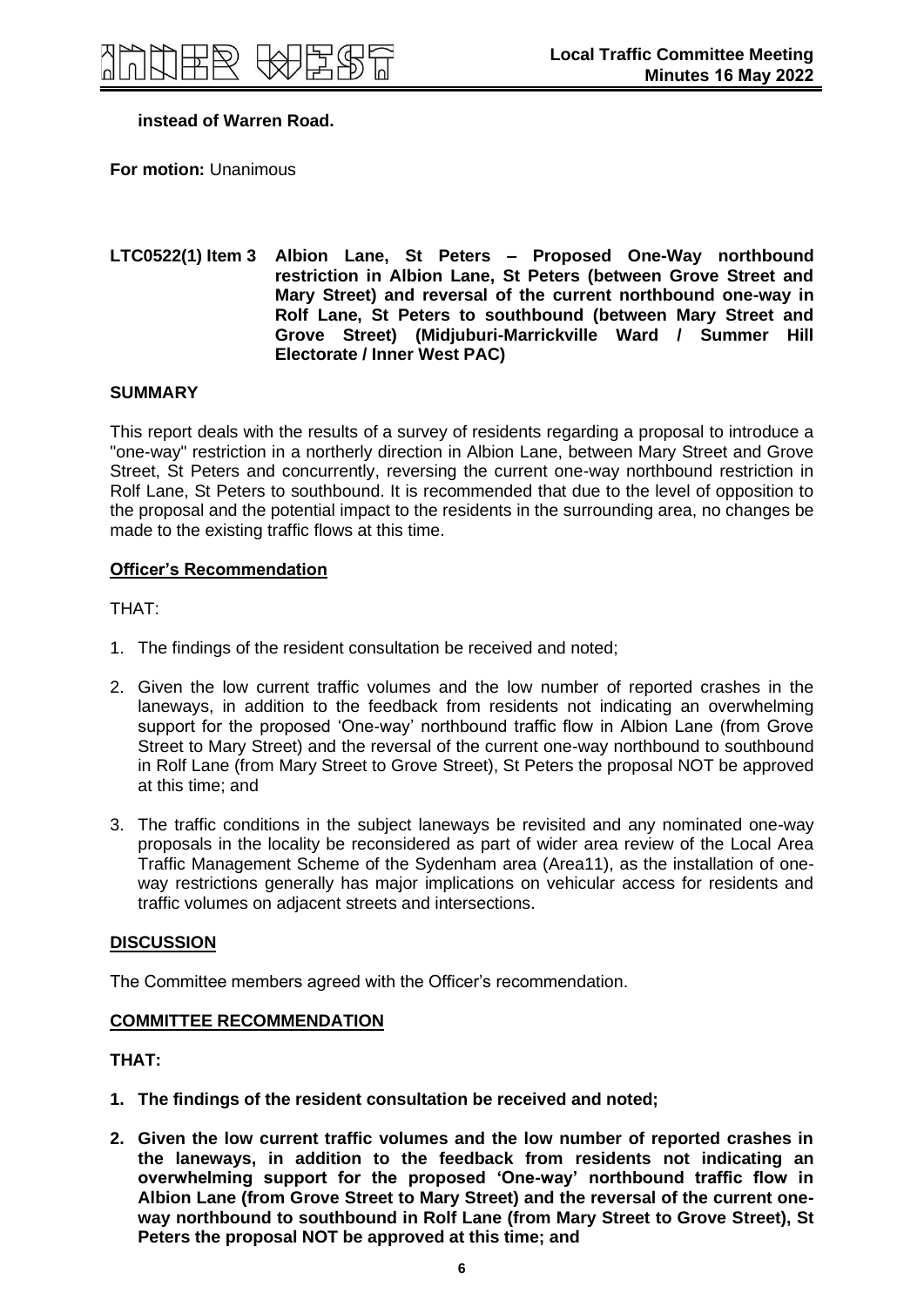

**3. The traffic conditions in the subject laneways be revisited and any nominated oneway proposals in the locality be reconsidered as part of wider area review of the Local Area Traffic Management Scheme of the Sydenham area (Area11), as the installation of one-way restrictions generally has major implications on vehicular access for residents and traffic volumes on adjacent streets and intersections.**

**For motion:** Unanimous

#### **LTC0522(1) Item 4 Trafalgar Street and Collins Street, Annandale - Proposed Raised Pedestrian Crossings (Gulgadya - Leichhardt Ward/ Balmain Electorate/ Leichhardt PAC)**

#### **SUMMARY**

The Traffic Committee at its meeting held in March 2022 considered a proposal put forward by Council to upgrade the two (2) existing at-grade pedestrian crossings to new raised pedestrian crossings on Trafalgar Street and Collins Street, Annandale. The works were proposed to improve pedestrian and motorist safety and address concerns about pedestrian and driver behaviour in the area.

The Traffic Committee raised pedestrian safety concerns about the proposed location of the raised pedestrian crossing on Trafalgar Street and resolved that Council consider these issues and the matter be reported back to the Committee.

#### **Officer's Recommendation**

THAT the attached revised detailed design plan (Design Plan No.10194) for the proposed installation of the two (2) new raised pedestrian crossings on Trafalgar Street and Collins Street, Annandale be approved.

#### **DISCUSSION**

The IWBC representative raised concerns with the existing bicycle logo markings in Collins Street that are in the door zone and requested the markings be moved to the traffic lane. The representative for the Member for Balmain suggested also extending the existing green bike lane in Collins Street into the traffic lane to move cyclists away from parked vehicles. Council Officers will consider these issues separately from the current proposal.

The Committee members agreed with the Officer's recommendation.

## **COMMITTEE RECOMMENDATION**

**THAT the attached revised detailed design plan (Design Plan No.10194) for the proposed installation of the two (2) new raised pedestrian crossings on Trafalgar Street and Collins Street, Annandale be approved.** 

**For motion:** Unanimous

## **General Business**

#### **LTC0522(1) Item 5 Request to modify island at the intersection of Collins Street and Johnston Street, Annandale**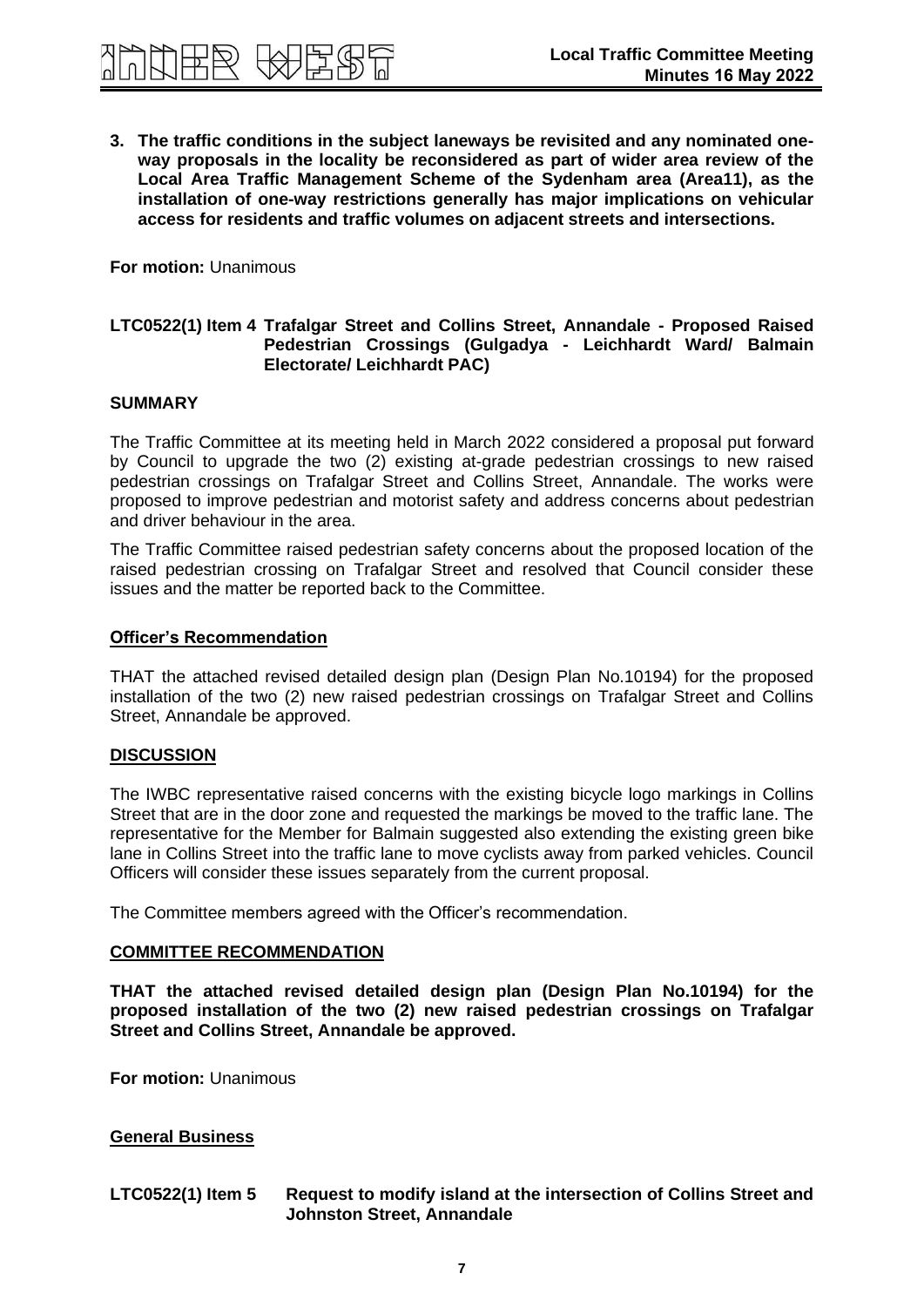

The representative for the Member for Balmain stated that cyclists have been asking for a modification of the island at the intersection of Collins Street and Johnston Street to allow them to travel the length of Collins Street and not be forced onto Johnston Street. It was noted that TfNSW previously raised issues with this proposal. Council Officers will investigate and report back to the Committee.

#### **LTC0522(1) Item 6 Construction of raised pedestrian crossing on Bland Street, Haberfield**

The representative for the Member for Summer Hill commented that construction of the raised crossing on Bland Street commenced this week. The concrete pour is scheduled for 21 May 2022 and the representative was concerned with its impacts on traffic as that date is polling day for the federal election. Council Officers will raise this issue with the project officer.

## **LTC0522(1) Item 7 Bunnings LATM feasibility study**

Mayor Bryne requested an update on the Bunnings LATM feasibility study. Council Officers advised that they are currently preparing the brief that will be provided to the consultant undertaking the feasibility study. Council Officers are waiting on advice from TfNSW on the issues that are to be addressed in the feasibility study. Due to the level of community concern over the project, Mayor Darcey requested that the feasibility study be brought to the Committee for information.

## **LTC0522(1) Item 8 Update on improvements to the Frederick Street, Ashfield crossing**

The TfNSW representative provided an update on the crossing on Frederick Street at John Street. The crossing was re-marked on 6 May 2022. The signage upgrade, which includes two more advanced warning signage on both directions and upgrading the size of the pedestrian crossing signage, should be completed this weekend. Speed reviews should be completed this month and any speed changes should be implemented by the end of the financial year. The tender for the safety review of Frederick Street and Henry Street crossings is expected to be awarded this week. The review will take 6-8 weeks to complete.

Mayor Byrne commented that Frederick Street was identified in Council's WestConnex Local Area Improvement Strategy as a road that needed traffic amelioration to address rat running caused by WestConnex Stage 1. The strategy was submitted to the Transport Minister five years ago and Council never received a response. In light of the fatality on Frederick Street, Mayor Byrne requested that the Transport Minister reconsider funding traffic amelioration works in that street. Council Officers will formally request a response from the Transport Minister.

## **LTC0522(1) Item 9 Update on Waratah Street and City West Link, Haberfield**

The IWBC representative asked if there were any updates on the pedestrian crossing on City West Link at Waratah Street. The TfNSW representative advised that the issue is still being investigated and footage from the Transport Management Centre is being obtained to better understand why incidents are occurring at the crossing.

#### **LTC0522(1) Item 10 Improving pedestrian safety at intersection of Norton Street and Holden Street, Ashfield**

The TfNSW representative advised that pedestrian protection proposed for all directions of